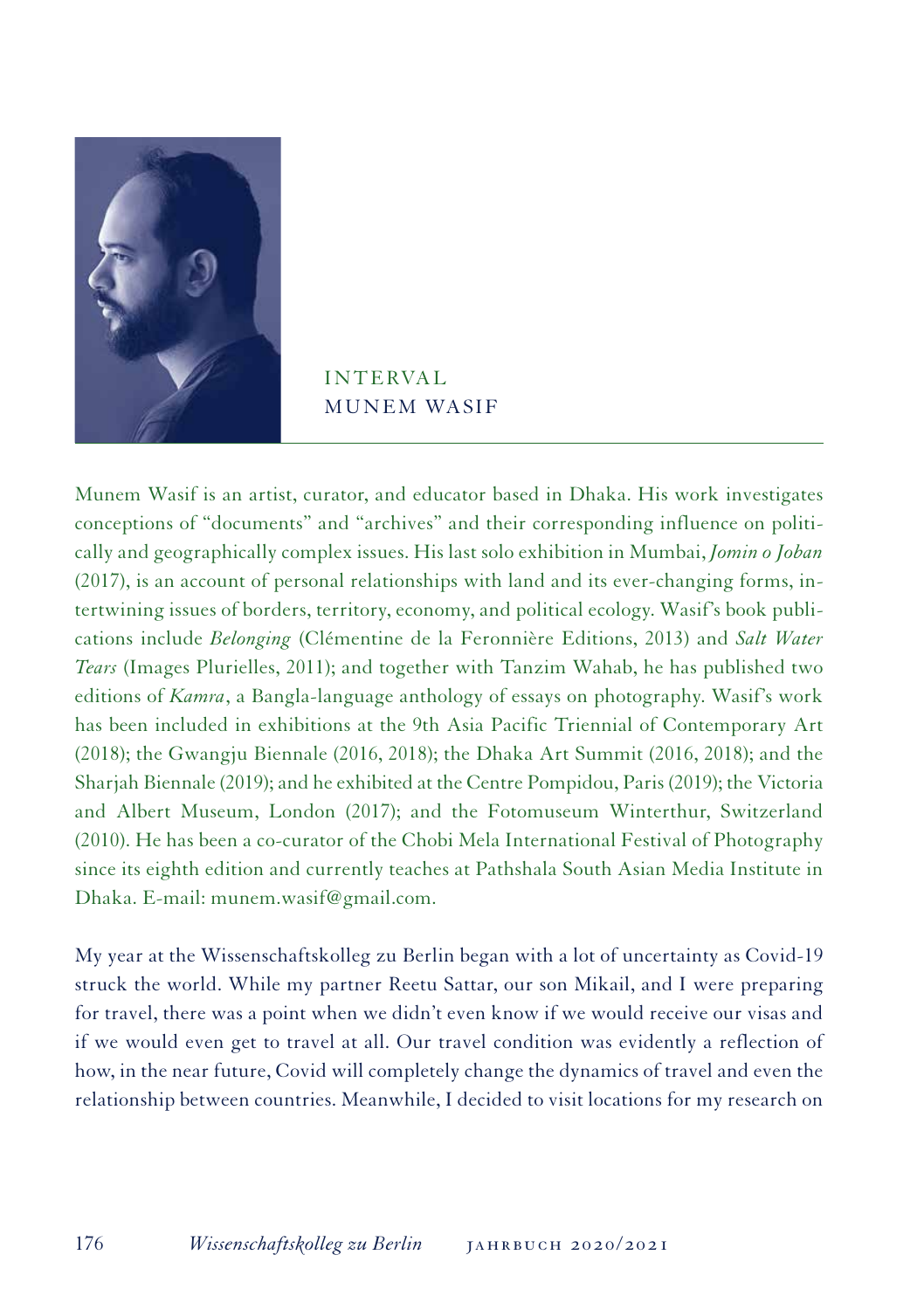disappearance and slowly started filming, too. I remember wearing a medical mask throughout filming while standing between desolate landfills, ditches, and bushes. By then a number of Fellows were already in Berlin, taking an intensive German course. I attended the first Tuesday Colloquium by Anna Frebel on Zoom. And later, with the help of Andrea Bergmann and Thorsten Wilhelmy at Wiko and some colleagues in Dhaka, we finally reached Berlin in September. Moving from a strict lockdown in Dhaka to Berlin in Grunewald was quite a shift. The staff at Wiko helped us to find a school for our son and settle us in an apartment. Lakes and forests around Villa Walther and kids running all over the place gave us an immediate sense of peace and belonging. Before leaving for Berlin, my father had come to live with us for a few days. Everything was uncertain and unpredictable; we didn't know how things were going to unfold in the coming year.

My research idea focused on developing a film on enforced disappearance. How does unexplained loss generate uncertainties and confusion in personal spaces? The sudden disappearance and death of my friend and colleague Irfanul Islam in April 2016 triggered my thought process on these questions. I kept thinking about responding to this experience. But the more I thought about it, the more I was lost in the vocabulary. I thought being in Berlin for a year would help me focus on my research. I arrived at an idea of exploring how, at particular times, states turn against groups of people and tend to change the course of history. At the Alte Nationalgalerie (it opened for a few weeks between lockdowns), I found Gerhard Richter's paintings that took the Holocaust as their theme. Richter's refusal to depict the event and his opening a conversation about representation caught my attention.

In a month or so, Covid cases increased exponentially and the physical colloquium shifted to online Zoom interactions. It was rewarding to hear from a new Fellow every week. Listening to the talks, I grasped so many different ideas and practices… Michael Cant's research on the evolutionary theory of intergroup conflict by observing packs of mongoose, Sonja Dümpelmann's research on the role of sports and new types of open spaces in Berlin between 1800 to 1930, and more. What I should also mention specifically here are the discussions we had after each talk, which were constructive and extremely engaging. The valuable feedback and observations given by both Permanent and present Fellows were definitely the highlights of each talk. During this time, physical contact was restricted, and I started visiting the forest for long walks and to take photographs. It kept me alive during the long, cold lockdown.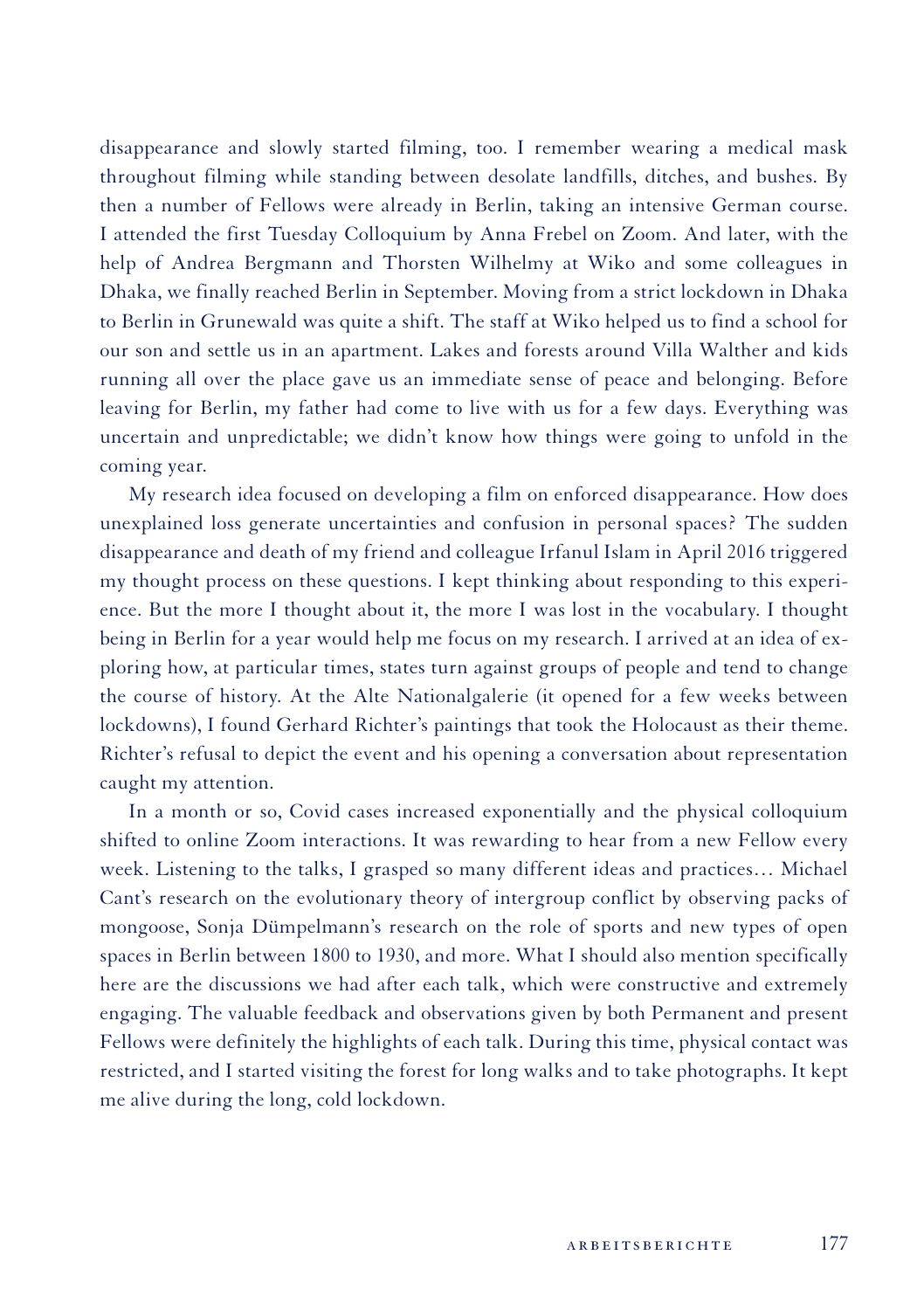We requested a studio space where we could invite people, conduct research, read, work with different materials, and project my film. This was the first time that my partner and I shared a studio space together. Initially joining for lunch every day, meeting new Fellows, and attending online sessions every week was overwhelming. There were moments when I, as a practice-based artist, felt distant and alienated among Fellows from academia. But soon, I developed personal connections with them, and they were truly interested in engaging with and understanding each other's works. On the same floor as our studio, there was Christel Fricke, Professor in Philosophy, and Sonja Dümpelmann, historian of Landscape Architecture. I used to meet Christel in the mornings. I remember one of our first conversations about Werner Herzog's *Fitzcarraldo* and the level of absurdity and effects of colonialism in our minds. Very early on I had a meeting with Marcelo A. Aizen, a biologist from Argentina, who led me to the book *Nunca Mas* – detailed accounts by survivors of the disappearances of the "Dirty War" in Argentina. Through Daniel Schönpflug, I met Yassin al-Haj Saleh, another Wiko alumnus, a Syrian writer and political dissident. I had earlier read Yassin's letter to his missing wife Samira al-Khalil, abducted in Douma in 2013, and we talked about the trauma and the impossibility of language to absorb such pain. Daniel Schönpflug also helped us meet some key people in cultural institutions in Berlin, which was crucial. One of the things I missed at Wiko was having Fellows from different parts of the world and places that are away from the center. This would have enabled us to have more critical conversation and understand diverse perspectives. I hope that, in the coming years, Wiko will extend its network and bring more voices from other regions.

Winter had arrived, and the situation got worse. The lockdown continued for months. What mattered most was our son Mikail's studies, since schools were closed in mid-December and never opened fully until June next year. He was attending online classes for the most part. This completely changed our working schedule. Reetu and I took turns in the studio and helping Mikail out. There wasn't enough time to be productive. We had never experienced a harsh winter, so the combination of lockdown and winter was an extreme experience. We were grateful to be living in Villa Walther, in this beautiful ecosystem with other kids and Fellows. Our next-door neighbor was Shamil Jeppie, a historian, who started the Wicked Wiko Running Club. I joined Shamil and other Fellows (Ben, Madeleine, Marcelo, Hakan, and Bettina) from the club a few times. Other neighbors, Sophie Bernard and François Sarfati, a sociologist, were rays of light in those dark days. Apart from all of these, I must mention the remarkable library system in Wiko,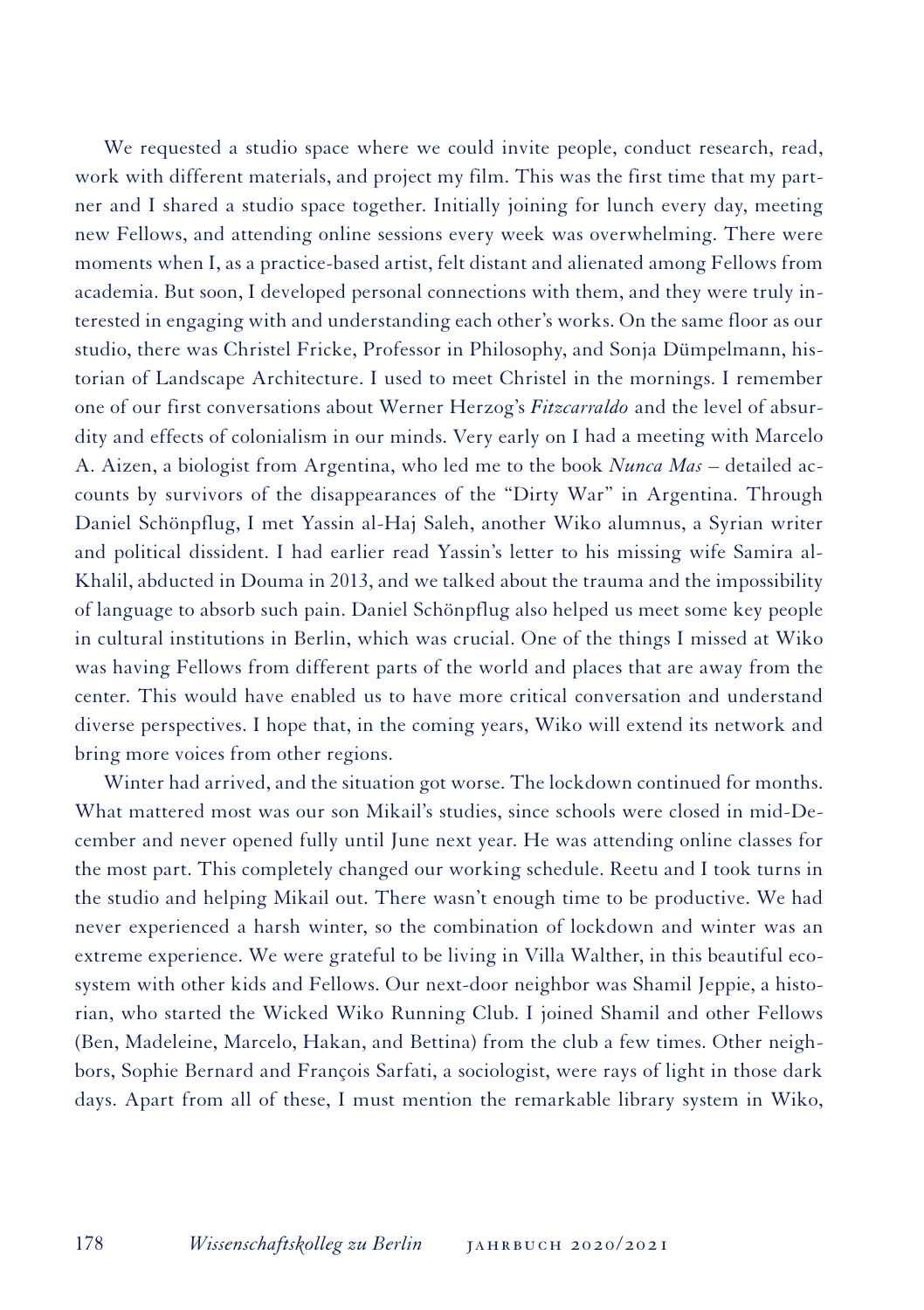which was open and available at all times under these hard circumstances. We could order books and continue with our research. It helped my partner Reetu Sattar, as her research focused solely on the history of cotton in British India. Another thing to mention was the wonderful team of Dunia Najjar, who home-delivered food even in the most difficult time – especially the Christmas and Easter cake, which they delivered to our apartment. These small personal touches gave us a feeling of a community living at Wiko. We continued our German lessons with Ursula Kohler throughout the year, mostly on Zoom. During the lockdown, the classes on Zoom were a window of gathering and sharing. Ursula was caring, patient, and loving in the most beautiful manner a teacher could be.

Meanwhile, my idea to go back to Dhaka to shoot the film and come back was not feasible, due to the pandemic. For most of the Fellows, colloquium was easy, as they can read their text. For me as a visual artist, it was confusing. A lot of my work is based on tactile and physical engagement. Zoom was the last platform I could imagine to present my work on. I started preparing with the shoot I did in Dhaka, before arriving in Berlin. But there was still so much missing. I started collaborating with a group of people online, from gathering research material, through developing sound, to shooting. But I was also anxious about how to develop a context and share my artistic practice at large, since most of the Fellows were from very diverse backgrounds. I divided my talk into two chapters. In the first chapter, I addressed questions of evidence, the meaning of silence, and the state of fear. I focused on a few case studies and explained the role of fact and fiction in my work: how they are merged, camouflaged, and reactivated through film, imaginary acts, and various forms of gestures. In the second chapter, I showed my film, a work in progress, "After so many days I have seen sunlight." It was an overwhelming experience, because I had never before shared my work with such a diverse audience. But it helped me have a different set of conversations with them.

Two hours before my talk at Wiko, I got the news that my father had tested Covid positive. His health gradually deteriorated. I was constantly on the phone and couldn't manage to connect with many people. At one point, I decided to fly back, but all flights from Europe to Bangladesh were barred indefinitely. I had to get special permission to fly back. My father passed away soon after. I came back to Wiko after a month. But I could never get back my focus and momentum. Everyone at Wiko was generous to make our stay as comfortable as possible. I would also like to express my sincere gratitude to Nina Kitsos, Daniela Wendlandt, Vera Pfeffer, Sophia Pick, and Andrea Bergmann for their constant help and support during an unforeseeable situation with our son.